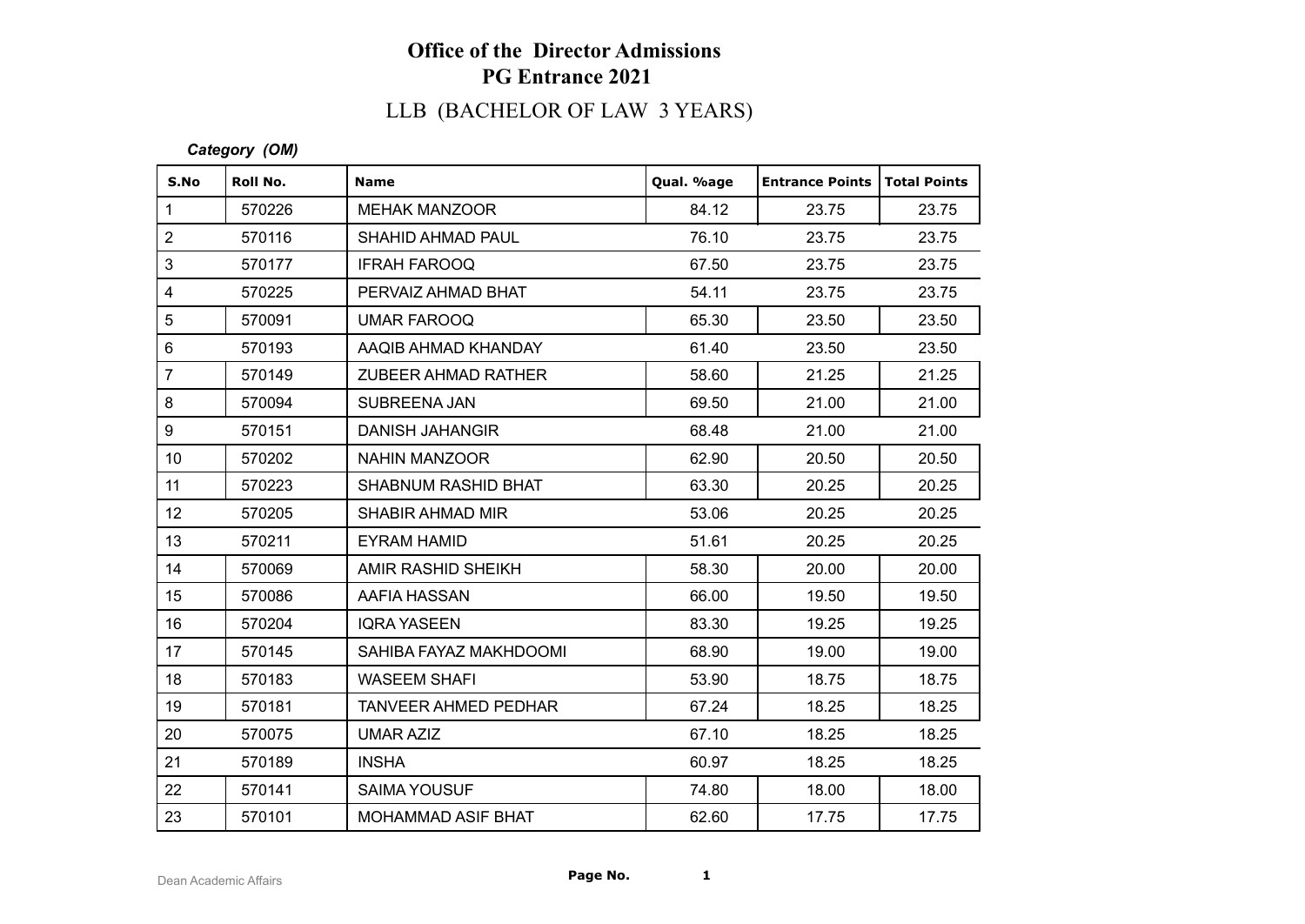# LLB (BACHELOR OF LAW 3 YEARS)

#### *Category (OM)*

| S.No | Roll No. | <b>Name</b>               | Qual. %age | <b>Entrance Points</b> | <b>Total Points</b> |
|------|----------|---------------------------|------------|------------------------|---------------------|
| 24   | 570012   | <b>IRFAN AYOUB</b>        | 61.58      | 17.25                  | 17.25               |
| 25   | 570109   | <b>SYED URBAI UL NISA</b> | 65.00      | 16.75                  | 16.75               |
| 26   | 570140   | <b>INSHA YOUSUF</b>       | 45.11      | 16.75                  | 16.75               |
| 27   | 570017   | ABID BASHIR DAR           | 64.40      | 16.50                  | 16.50               |
| 28   | 570236   | SHAZIA FAYAZ              | 57.90      | 16.50                  | 16.50               |
| 29   | 570090   | SUHEEL HUSSAIN SHAH       | 72.30      | 16.25                  | 16.25               |
| 30   | 570216   | NEELOFAR JAN              | 62.60      | 16.25                  | 16.25               |
| 31   | 570039   | SYED FIDA HUSSAIN SHAH    | 48.44      | 16.25                  | 16.25               |
| 32   | 570233   | <b>MISBAH JAAN</b>        | 66.50      | 16.00                  | 16.00               |
| 33   | 570201   | <b>SAYIMA GULZAR</b>      | 65.00      | 15.00                  | 15.00               |
| 34   | 570057   | <b>FOZIA MOHI U DIN</b>   | 62.37      | 15.00                  | 15.00               |
| 35   | 570112   | SAYED RUQAYA MUSHTAQ      | 60.33      | 15.00                  | 15.00               |
| 36   | 570111   | ZAMEER AHMAD SHAH         | 44.06      | 15.00                  | 15.00               |
| 37   | 570001   | <b>ZAHEEN KAZMI</b>       | 56.20      | 14.25                  | 14.25               |
| 38   | 570078   | <b>NAZIMA SHEIKH</b>      | 72.00      | 13.75                  | 13.75               |
| 39   | 570167   | <b>ISHRAT MUSHTAQ</b>     | 69.10      | 13.75                  | 13.75               |
| 40   | 570222   | <b>IRAM AZIZ</b>          | 60.06      | 13.75                  | 13.75               |
| 41   | 570172   | YAWAR HUSSAIN KHAN        | 48.94      | 13.75                  | 13.75               |
| 42   | 570207   | <b>WARIS SALEEM</b>       | 63.50      | 13.00                  | 13.00               |
| 43   | 570108   | AKSA JABEEN.              | 71.90      | 12.75                  | 12.75               |
| 44   | 570113   | ABASS MUSHTAQ THOKER      | 66.20      | 12.75                  | 12.75               |
| 45   | 570080   | MUZAFFAR AHMAD AHANGAR    | 46.06      | 12.75                  | 12.75               |
| 46   | 570150   | <b>FARAH FIDA</b>         | 74.00      | 12.50                  | 12.50               |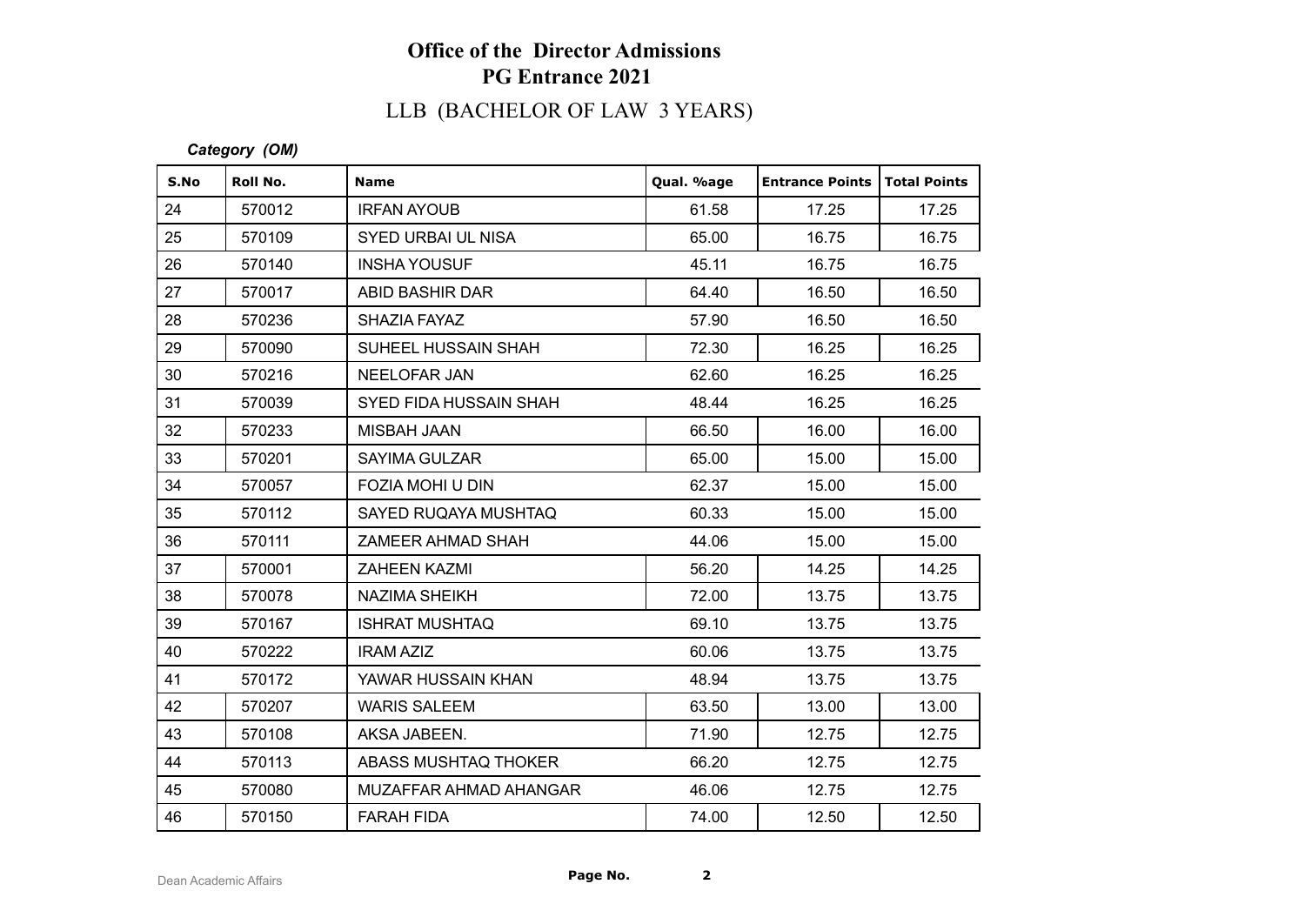# LLB (BACHELOR OF LAW 3 YEARS)

*Category (OM)*

| S.No | Roll No. | <b>Name</b>                | Qual. %age | <b>Entrance Points   Total Points</b> |       |
|------|----------|----------------------------|------------|---------------------------------------|-------|
| 47   | 570143   | SHEIKH MAHJABEEN           | 68.28      | 12.50                                 | 12.50 |
| 48   | 570134   | <b>MUSTAFA OWAIS BHAT</b>  | 47.00      | 12.50                                 | 12.50 |
| 49   | 570185   | RAQEEBA BANO               | 67.20      | 12.25                                 | 12.25 |
| 50   | 570114   | <b>SHAISTA AMIN</b>        | 61.00      | 12.25                                 | 12.25 |
| 51   | 570164   | MIRZA ALI ADNAN            | 55.53      | 12.00                                 | 12.00 |
| 52   | 570182   | <b>TOUSEEF AHMAD NAJAR</b> | 45.83      | 11.50                                 | 11.50 |
| 53   | 570085   | <b>SYED BURHAN HUSSAIN</b> | 65.80      | 11.25                                 | 11.25 |
| 54   | 570180   | DANISH AHMAD MIR           | 60.00      | 11.25                                 | 11.25 |
| 55   | 570159   | AAFAQ AFZAL                | 57.50      | 11.25                                 | 11.25 |
| 56   | 570118   | <b>ATHAR LATIEF</b>        | 49.86      | 11.25                                 | 11.25 |
| 57   | 570194   | <b>HUMAIRA WANI</b>        | 45.99      | 11.25                                 | 11.25 |
| 58   | 570229   | MUZAMIL JAN                | 64.97      | 10.00                                 | 10.00 |
| 59   | 570121   | <b>SUHAIB MANZOOR</b>      | 63.70      | 10.00                                 | 10.00 |
| 60   | 570173   | <b>IQRA ALTAF</b>          | 62.78      | 10.00                                 | 10.00 |
| 61   | 570190   | MURSALEEN ASHRAF           | 60.94      | 10.00                                 | 10.00 |
| 62   | 570119   | SAFOORA QADIR              | 60.10      | 10.00                                 | 10.00 |
| 63   | 570076   | <b>DANISHTA YOUSUF</b>     | 57.20      | 10.00                                 | 10.00 |
| 64   | 570210   | <b>MUMTAZA</b>             | 52.20      | 10.00                                 | 10.00 |
| 65   | 570165   | <b>FAIZAN NAVEED MIR</b>   | 69.42      | 9.25                                  | 9.25  |
| 66   | 570088   | ABRAR JAHANGEER TANTRAY    | 60.20      | 9.00                                  | 9.00  |
| 67   | 570087   | KHALID SHAHNAWAZ PANDITH   | 55.40      | 9.00                                  | 9.00  |
| 68   | 570110   | UROOJA YOUSUF              | 59.12      | 8.75                                  | 8.75  |
| 69   | 570230   | SAIYKA FAYAZ               | 74.24      | 8.25                                  | 8.25  |